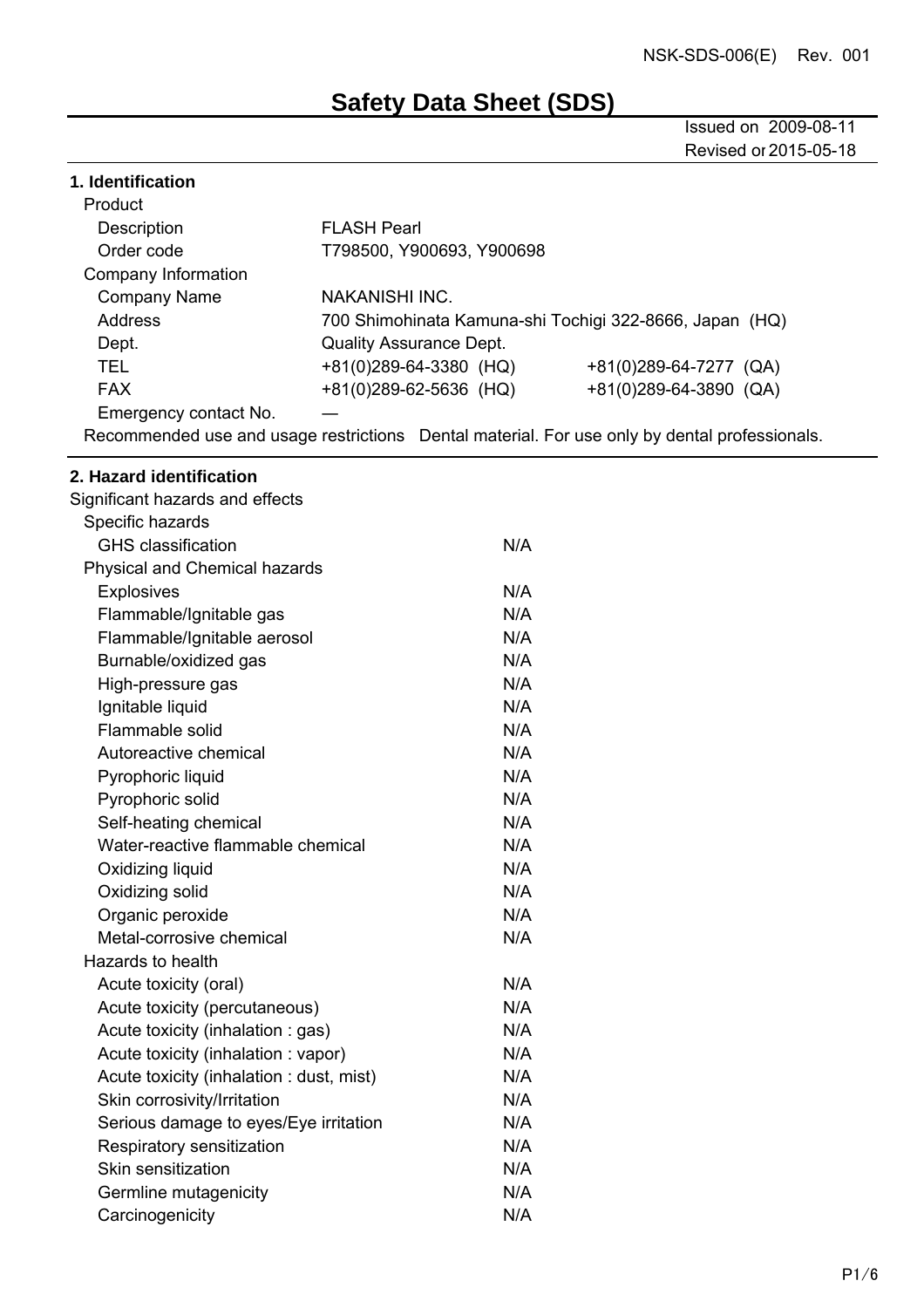| Reproductivity                                     |                          | N/A |
|----------------------------------------------------|--------------------------|-----|
| Effects on breast-feeding                          | N/A                      |     |
| Target organ/Systemic toxicity (single exposure)   |                          | N/A |
| Target organ/Systemic toxicity (repeated exposure) |                          | N/A |
| Hazards to suction aspiration                      | N/A                      |     |
| Hazards to environment                             |                          |     |
| Hazards to water environment (acute)               |                          | N/A |
| Hazards to water environment (chronic)             |                          | N/A |
| Hazards to the Ozone layer                         |                          | N/A |
| Labeling elements                                  |                          |     |
| Pictogram                                          | N/A                      |     |
| Signal word                                        | N/A                      |     |
| <b>Hazard statements</b><br>N/A                    |                          |     |
| Precautionary statement                            |                          |     |
| Prevention                                         | No precautionary phrases |     |
| Response                                           | N/A                      |     |
| Storage                                            | N/A                      |     |
| N/A<br>Disposal                                    |                          |     |
|                                                    |                          |     |

#### **3. Composition/information on ingredients**

| Substance / Mixture          | <b>Mixture</b>  |               |                     |
|------------------------------|-----------------|---------------|---------------------|
| General product description  | Dental material |               |                     |
| Ingredients and composition  |                 |               |                     |
| Chemical name                | CAS No.         | Concentration | Danger class./Cmnt. |
| (another name)               |                 | (mass %)      |                     |
| Calcium carbonate calculated | 471-34-1        | ca. 94%       |                     |
| Calcium fluoride             | 7789-76-6       | $< 0.5\%$     |                     |
| Calcium nitrate              | 10124-37-5      | $< 0.5\%$     | ()                  |
| Ammonium nitrate             | 6484-52-2       | $2.0\%$       |                     |
| Tribasic calcium phosphate   | 7758-87-4       | $< 0.5\%$     |                     |
| Strontium carbonate          | 1633-05-2       | $< 1.5\%$     |                     |

## **4. First-aid measures**

| General                                                           | . Similar to other dust nuisance; may cause irritation effects.<br>. Move the sufferer to fresh air, keep him/her warm and at rest.           |
|-------------------------------------------------------------------|-----------------------------------------------------------------------------------------------------------------------------------------------|
| Inhalation                                                        | · Similar to other dust nuisance; may cause irritation to the respiratory<br>. Move the sufferer to fresh air, keep him/her warm and at rest. |
| Skin contact                                                      | . Wash skin thoroughly with soap and water.                                                                                                   |
| Eye contact                                                       | . Flush with large amounts of water (open eyelids) for at least 15<br>• Get medical advice if irritation persists.                            |
| Ingestion                                                         | . Give him/her plenty of water or milk to drink.                                                                                              |
| Most important symptoms<br>and effects, both acute<br>and delayed | $\cdot$ N/A                                                                                                                                   |
| Protection of first-aiders                                        | $\cdot$ N/A                                                                                                                                   |
| Notes to physician                                                | $\cdot$ N/A                                                                                                                                   |

## **5. Fire-fighting measures**

|                          | Suitable extinguishing medi • Use extinguishing media appropriate for surrounding fire. |
|--------------------------|-----------------------------------------------------------------------------------------|
| Unsuitable extinguishing | • N/A                                                                                   |
| media                    |                                                                                         |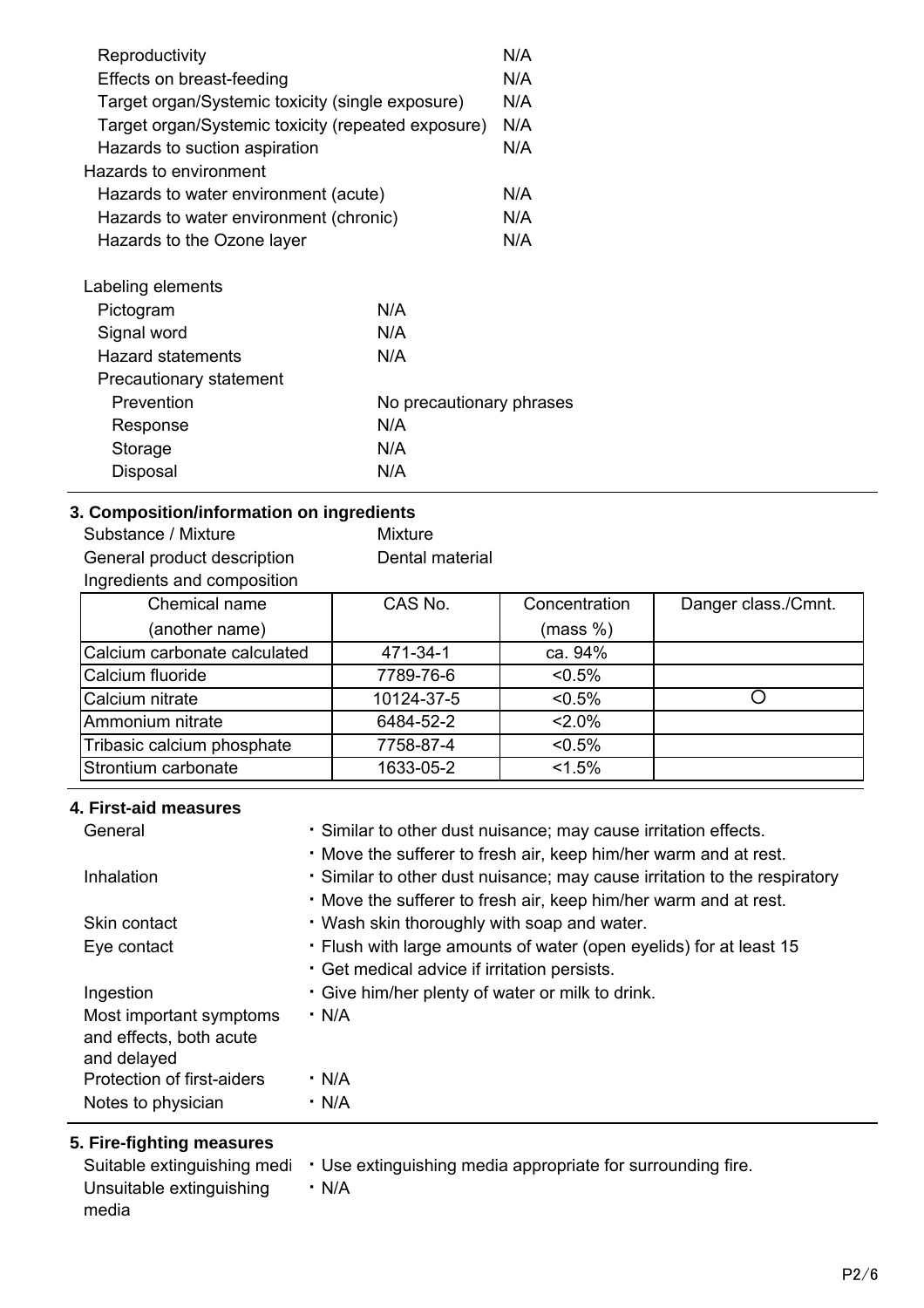| Specific hazards during<br>firefighting                                   | • The product is not combustible.                                                                          |
|---------------------------------------------------------------------------|------------------------------------------------------------------------------------------------------------|
| Specific extinguishing<br>methods                                         | $\cdot$ N/A                                                                                                |
| Special protective<br>equipment for firefighters                          | $\cdot$ N/A                                                                                                |
| 6. Accidental release measures                                            |                                                                                                            |
| Personal precautions,<br>protective equipment and<br>emergency procedures | . Wear protective laboratory glasses.                                                                      |
| Methods and materials for<br>containment and cleaning                     | · Use mechanical handling equipment. Collect it in a dry container.<br>Finally, flush the area with water. |
| up<br><b>Additional advice</b>                                            | $\cdot$ N/A                                                                                                |
| 7. Handling and storage                                                   |                                                                                                            |
| Handling                                                                  |                                                                                                            |
| <b>General Precautions</b>                                                | $\cdot$ N/A                                                                                                |
| Advice on safe handling                                                   | $\cdot$ N/A                                                                                                |
| Avoidance of contact                                                      | $\cdot$ N/A                                                                                                |
| <b>Product Transfer</b>                                                   | $\cdot$ N/A                                                                                                |
| Storage                                                                   |                                                                                                            |
| Conditions                                                                | Store it in a dry place.                                                                                   |
| Packaging material                                                        | $\cdot$ N/A                                                                                                |
| <b>Container Advice</b>                                                   | $\cdot$ N/A                                                                                                |
| 8. Exposure controls/personal protection                                  |                                                                                                            |
| <b>TWA</b>                                                                | . 0.1mg/m3 or less                                                                                         |
| <b>Exposure Control</b>                                                   | . Wash with water.                                                                                         |
| <b>Respiratory Protection</b>                                             | • Wear a dust-protective mask.                                                                             |
| Hand protection                                                           | $\cdot$ N/A                                                                                                |
| Eye protection                                                            | • Wear protective laboratory glasses.                                                                      |
| Skin and body protection                                                  | $\cdot$ N/A                                                                                                |
| 9. Physical and chemical properties                                       |                                                                                                            |
| Appearance                                                                | • Powder                                                                                                   |
| Colour                                                                    | · Grayish                                                                                                  |
| Odour                                                                     | • Odorless                                                                                                 |
| <b>Odour Threshold</b>                                                    | $\cdot$ N/A                                                                                                |
| pH                                                                        | $\cdot$ ca. 8.5 (10%)                                                                                      |
| pour point                                                                | $\cdot$ N/A                                                                                                |
| Initial boiling point and<br>boiling                                      | • N/A                                                                                                      |
| Flash point                                                               | $\cdot$ N/A                                                                                                |
| Evaporation rate                                                          | $\cdot$ N/A                                                                                                |
| Flammability (solid, gas)                                                 | $\cdot$ N/A                                                                                                |
| Upper explosion limit                                                     | $\cdot$ N/A                                                                                                |
| Lower explosion limit                                                     | $\cdot$ N/A                                                                                                |
| Vapour pressure                                                           | $\cdot$ N/A                                                                                                |
|                                                                           | N/A                                                                                                        |
| Relative vapour density                                                   | · N/A                                                                                                      |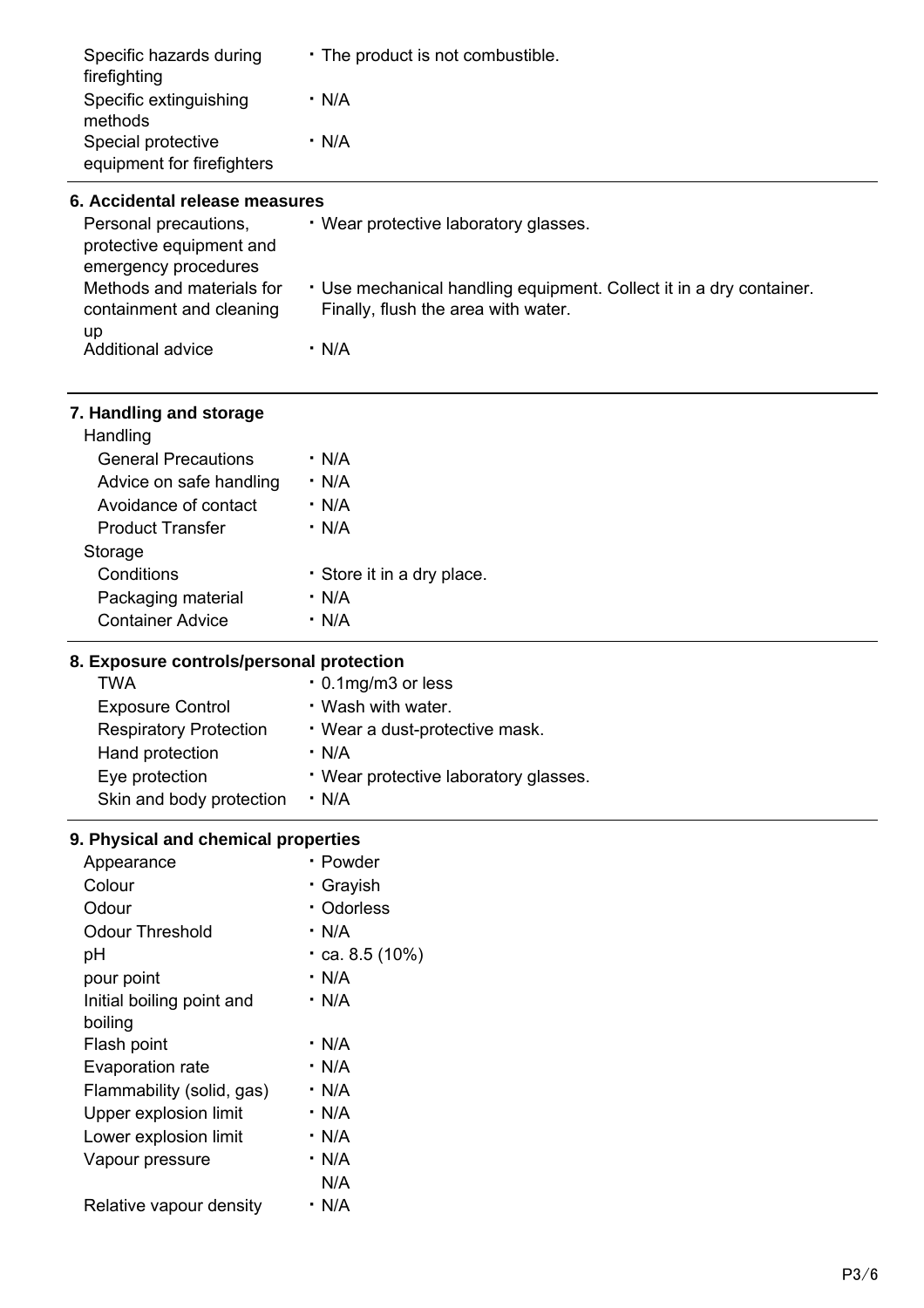| Relative density<br>Density<br>Solubility(ies)<br>Water solubility<br>Solubility in other solvents<br>Partition coefficient:<br>noctanol/<br>Auto-ignition temperature<br>Viscosity<br>Viscosity, dynamic<br>Viscosity, kinematic<br>Conductivity<br>Decomposition temperature | $\cdot$ N/A<br>$\cdot$ ca. 2.5g/cm <sup>3</sup><br>· Slightly<br>· Soluble in acids<br>$\cdot$ N/A<br>$\cdot$ N/A<br>$\cdot$ N/A<br>$\cdot$ N/A<br>$\cdot$ N/A<br>$\cdot$ N/A |
|--------------------------------------------------------------------------------------------------------------------------------------------------------------------------------------------------------------------------------------------------------------------------------|-------------------------------------------------------------------------------------------------------------------------------------------------------------------------------|
| 10. Stability and reactivity                                                                                                                                                                                                                                                   |                                                                                                                                                                               |
| Chemical stability                                                                                                                                                                                                                                                             | · Stable.                                                                                                                                                                     |
| Possibility of hazardous                                                                                                                                                                                                                                                       | . May ignite upon contact with fluorine gas.                                                                                                                                  |
| reactions                                                                                                                                                                                                                                                                      |                                                                                                                                                                               |
| Conditions to avoid                                                                                                                                                                                                                                                            | $\cdot$ N/A                                                                                                                                                                   |
| Incompatible materials                                                                                                                                                                                                                                                         | $\cdot$ N/A                                                                                                                                                                   |
| Hazardous decomposition                                                                                                                                                                                                                                                        | • Calcium oxide and carbon dioxide are formed upon heating / reaction                                                                                                         |
| products                                                                                                                                                                                                                                                                       | with acids.                                                                                                                                                                   |
| 11. Toxicological information                                                                                                                                                                                                                                                  |                                                                                                                                                                               |
| <b>Basis for assessment</b>                                                                                                                                                                                                                                                    | · Similar to other dust nuisance; may cause irritation effects.                                                                                                               |
| Symptoms of                                                                                                                                                                                                                                                                    | $\cdot$ N/A                                                                                                                                                                   |
| Acute toxicity                                                                                                                                                                                                                                                                 |                                                                                                                                                                               |
| Product:                                                                                                                                                                                                                                                                       |                                                                                                                                                                               |
| Acute oral toxicity                                                                                                                                                                                                                                                            | $\cdot$ N/A                                                                                                                                                                   |
| Acute inhalation toxicity                                                                                                                                                                                                                                                      | $\cdot$ N/A                                                                                                                                                                   |
| Acute dermal toxicity                                                                                                                                                                                                                                                          | $\cdot$ N/A                                                                                                                                                                   |
| Skin corrosion/irritation                                                                                                                                                                                                                                                      |                                                                                                                                                                               |
| Product:                                                                                                                                                                                                                                                                       | · N/A                                                                                                                                                                         |
| Serious eye damage/eye                                                                                                                                                                                                                                                         |                                                                                                                                                                               |
| Product:                                                                                                                                                                                                                                                                       | $\cdot$ N/A                                                                                                                                                                   |
| Respiratory or skin                                                                                                                                                                                                                                                            |                                                                                                                                                                               |
| sensitisation                                                                                                                                                                                                                                                                  |                                                                                                                                                                               |
| Product:                                                                                                                                                                                                                                                                       | · N/A                                                                                                                                                                         |
| Germ cell mutagenicity                                                                                                                                                                                                                                                         |                                                                                                                                                                               |
| Product:                                                                                                                                                                                                                                                                       | $\cdot$ N/A                                                                                                                                                                   |
| Carcinogenicity                                                                                                                                                                                                                                                                |                                                                                                                                                                               |
| Product:                                                                                                                                                                                                                                                                       | $\cdot$ N/A                                                                                                                                                                   |
| Reproductive toxicity                                                                                                                                                                                                                                                          |                                                                                                                                                                               |
| Product:                                                                                                                                                                                                                                                                       | $\cdot$ N/A                                                                                                                                                                   |
| STOT - single exposure                                                                                                                                                                                                                                                         |                                                                                                                                                                               |
| Product:                                                                                                                                                                                                                                                                       | $\cdot$ N/A                                                                                                                                                                   |
| STOT - repeated                                                                                                                                                                                                                                                                |                                                                                                                                                                               |
| Product:                                                                                                                                                                                                                                                                       | $\cdot$ N/A                                                                                                                                                                   |
| <b>Aspiration toxicity</b>                                                                                                                                                                                                                                                     |                                                                                                                                                                               |
| Product:                                                                                                                                                                                                                                                                       | $\cdot$ N/A                                                                                                                                                                   |
| Further information                                                                                                                                                                                                                                                            |                                                                                                                                                                               |
| Product:                                                                                                                                                                                                                                                                       | $\cdot$ N/A                                                                                                                                                                   |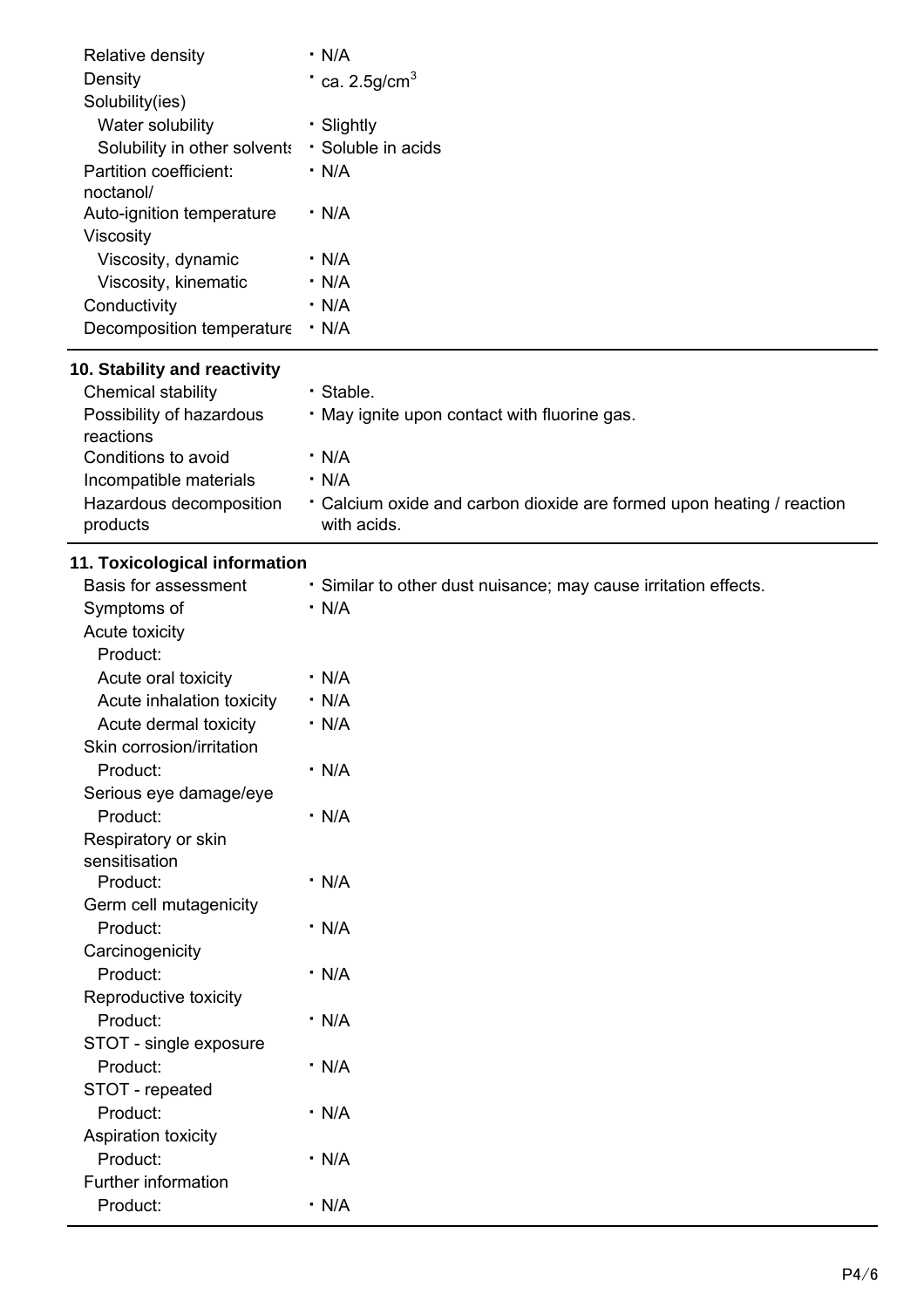## **12. Ecological information**

| Basis for assessment                        | $\cdot$ N/A                                                                 |
|---------------------------------------------|-----------------------------------------------------------------------------|
| Ecotoxicity                                 |                                                                             |
| Product:                                    |                                                                             |
| Toxicity to fish (Acute                     | $\cdot$ N/A                                                                 |
| toxicity)<br>Toxicity to crustacean         | $\cdot$ N/A                                                                 |
| (Acute toxicity)                            |                                                                             |
| Toxicity to algae/aquatic                   | $\cdot$ N/A                                                                 |
| plants (Acute toxicity)                     |                                                                             |
| Toxicity to fish (Chronic                   | $\cdot$ N/A                                                                 |
| toxicity)                                   |                                                                             |
| Toxicity to crustacean                      | $\cdot$ N/A                                                                 |
| (Chronic toxicity)                          |                                                                             |
| Toxicity to                                 | $\cdot$ N/A                                                                 |
| microorganisms (Acute                       |                                                                             |
| Persistence and                             |                                                                             |
| degradability                               |                                                                             |
| Product:                                    |                                                                             |
| Biodegradability                            | $\cdot$ N/A                                                                 |
| Bioaccumulative potential                   |                                                                             |
| Product:                                    |                                                                             |
| <b>Bioaccumulation</b>                      | · Remarks: Does not bioaccumulate.                                          |
| Partition coefficient:                      | $\cdot$ N/A                                                                 |
| noctanol/water                              |                                                                             |
| Mobility in soil                            |                                                                             |
| Product:                                    |                                                                             |
| <b>Mobility</b>                             | · Remarks: Slowly soluble in water.                                         |
| Other adverse effects                       |                                                                             |
| no data available                           |                                                                             |
| Product:                                    |                                                                             |
| Additional ecological                       | • There are no specific environmental data for the product. Release to      |
| information<br><b>Breakdown</b>             | water systems will cause a slight increase in alkalinity.<br>· Mineralizes. |
|                                             |                                                                             |
| 13. Disposal considerations                 |                                                                             |
| Disposal methods                            |                                                                             |
| Waste from residues                         | . Not classified as hazardous waste.                                        |
| Contaminated                                | $\cdot$ N/A                                                                 |
| Local legislation                           | $\cdot$ N/A                                                                 |
|                                             |                                                                             |
| 14. Transport information                   |                                                                             |
| <b>National Regulations</b>                 |                                                                             |
| <b>Hazchem Code</b>                         | $\cdot$ N/A                                                                 |
| International Regulation                    |                                                                             |
| <b>ADR</b>                                  | • Not regulated as a dangerous good                                         |
| <b>IATA-DGR</b>                             | · Not regulated as a dangerous good                                         |
| IMDG-Code                                   | · Not regulated as a dangerous good                                         |
| <b>RID</b>                                  | · Not regulated as a dangerous good                                         |
| Transport in bulk according to the IBC Code |                                                                             |
| Pollution category                          | • Not applicable                                                            |
| Ship type                                   | · Not applicable                                                            |
| Product name                                | · Not applicable                                                            |